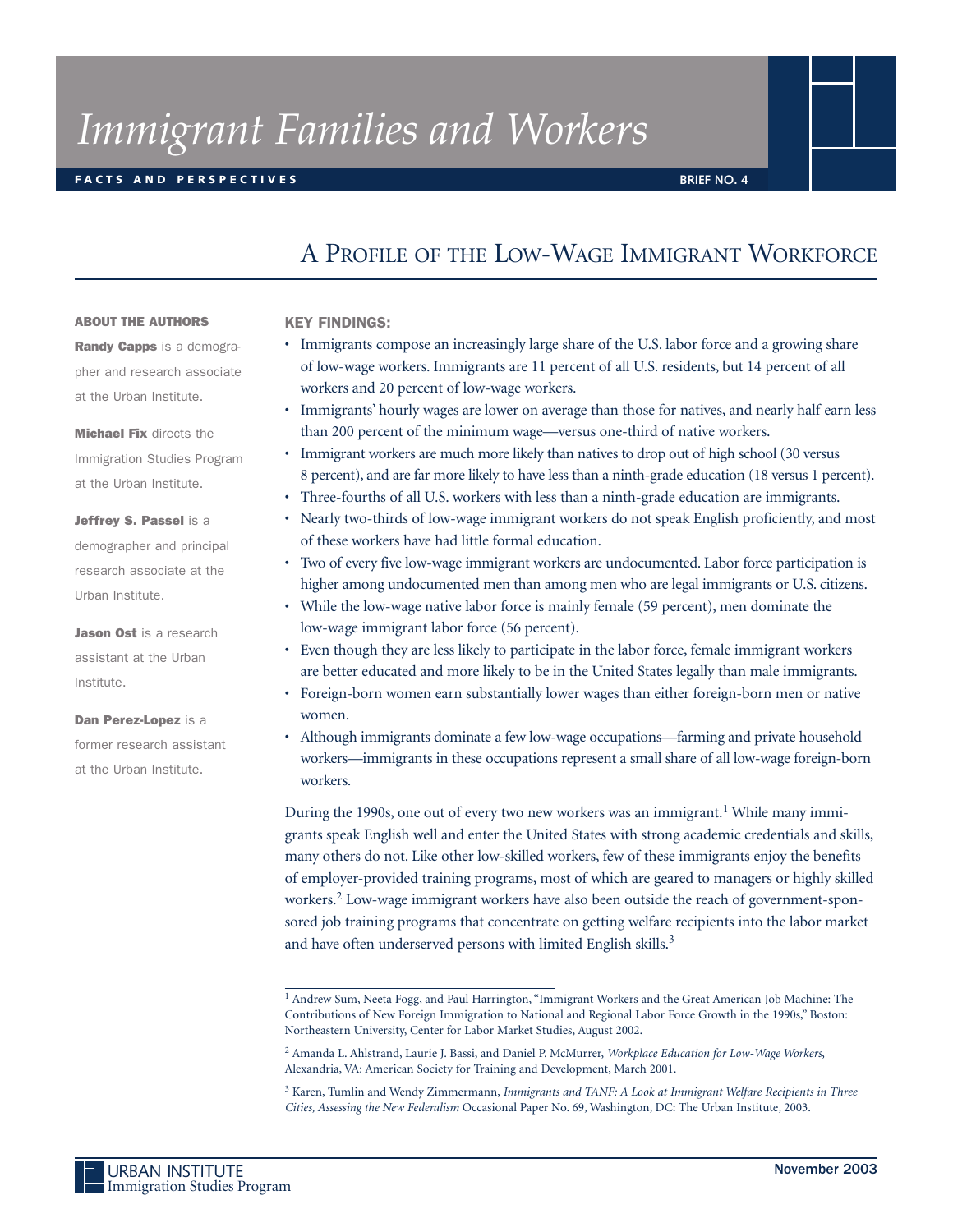**Nearly half of all immigrant workers earned less than 200 percent of the minimum wage, compared with 32 percent of native workers.**

The nation's workforce development and training policies are now being reconsidered as employers look for more ways to raise workers' skills.<sup>4</sup> Further, the reauthorization of the 1998 Workforce Investment Act (WIA)—the largest source of federal funding for job training, adult basic education, and English as a second language (ESL) instruction—would give states and providers more incentives to serve limited English proficient (LEP) populations and encourage programs to combine adult education, ESL, and job-training services if proposals now on the table are adopted.<sup>5</sup> The results provided here shed light on the need for policies that move in these directions.

#### **APPROACH AND DATA**

Our study examines the size of the low-wage immigrant labor force, as well as the educational attainment, English language ability, legal status, and gender of low-wage immigrant workers. The data come from the March 2002 Supplement to the Current Population Survey (CPS).<sup>6</sup> We define "workers" as people ages 18 to 64 who: are in the civilian workforce; report positive wage and salary earnings for 2001; and have worked at least 25 weeks (i.e., at least some hours over the course of six months) or 700 hours (i.e., full-time equivalent for 20 weeks) during 2001. We define the workforce as broadly as possible but exclude students and other casual part-time workers. Using other definitions of the labor force does not substantially affect the overall results.

We define the low-wage labor force as workers earning less than 200 percent of their state's prevailing minimum wage. Data on workers earning less than the minimum wage are also included.<sup>7</sup>

#### **IMMIGRANT SHARES OF THE TOTAL AND LOW-WAGE LABOR FORCE**

The share of immigrant workers has risen rapidly due to high immigration levels over the past two decades. While immigrants represent roughly 11 percent of the total U.S. population, they make up 14 percent of the U.S. labor force and 20 percent of the nation's low-wage labor force. By our definition, there were 125.3 million workers in the United States in 2002, 17.9 million of whom were foreign-born. There were 43.1 million low-wage workers, 8.6 million of whom were foreign-born. Two million immigrant workers earned less than the minimum wage.

Immigrants are substantially overrepresented among workers who are paid the least and are most in need of training to improve their skills and earnings. Nearly half (48 percent) of all immigrant workers earned less than 200 percent of the minimum wage, compared with 32 percent of native workers. The average low-wage immigrant worker earned \$14,400 in 2001.

<sup>4</sup> See, for example, National Association of Manufacturers, *Keeping America Competitive: How a Talent Shortage Threatens U.S. Manufacturing*, Washington, DC, 2003.

<sup>5</sup> See National Immigration Law Center, "House Passes Welfare Investment Act Reauthorization Bill; Includes Some Improvements for Limited English Proficient Persons." Washington, DC, May 2003.

<sup>6</sup> We use the CPS rather than the Census because we had assigned legal status to CPS respondents, allowing us to distinguish naturalized citizens, legal noncitizen immigrants, and the undocumented among the foreign-born labor force. For a discussion of the underlying methodology, see Jeffrey S. Passel and Rebecca Clark, "Immigrants in New York: Their Legal Status, Incomes, and Taxes," *Research Report*, Washington, DC: The Urban Institute, 1998.

<sup>7</sup> In 2001, the federal minimum wage was \$5.15. Alaska, California, Connecticut, Delaware, the District of Columbia, Hawaii, Massachusetts, Oregon, Rhode Island, Vermont, and Washington set their minimum wages above the federal standard.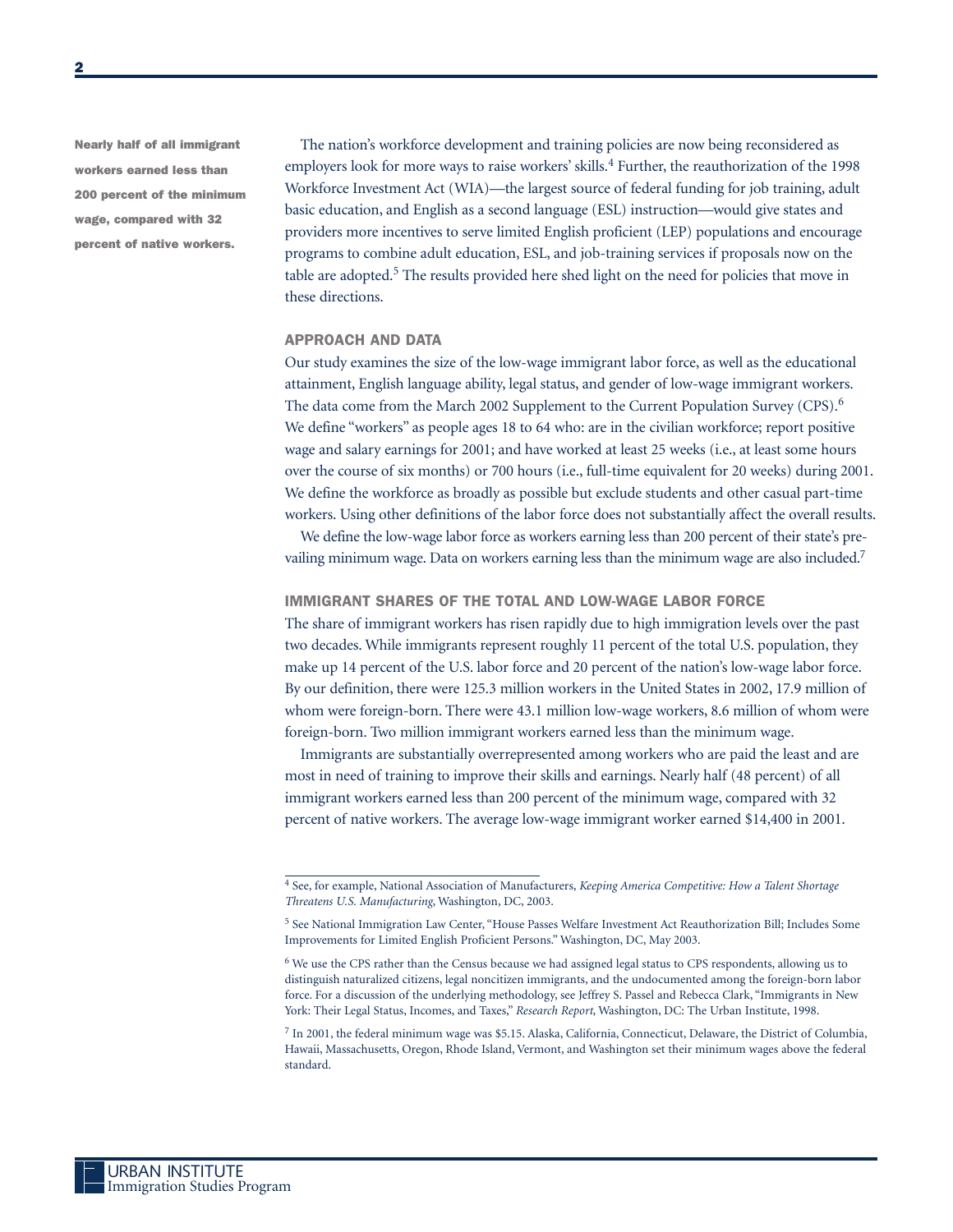#### **EDUCATIONAL ATTAINMENT**

A key barrier to participation in WIA and employer-provided training programs is lack of formal schooling, as most of these programs are geared towards enrollees with at least a ninth-grade education. Eighteen percent of the immigrant labor force has less than a ninth-grade education (Table 1). Another 12 percent of immigrant workers have completed the ninth grade but not high school. In all, 30 percent of immigrant workers (versus only 8 percent of native workers) have not finished high school.

Among *low-wage* immigrant workers, nearly half (45 percent) have less than a high school education and over a quarter (28 percent) have not completed the ninth grade.

Overall, 5.3 million immigrant workers do not have a high school diploma, accounting for 39 percent of all U.S. workers who have not completed high school. The 3.3 million immigrant workers who have not completed the ninth grade represent about 75 percent of all workers with so little education.<sup>8</sup>

#### **LIMITED ENGLISH PROFICIENCY**

Almost half (46 percent) of all foreign-born workers are "limited English proficient" (LEP), according to data from Census 2000.<sup>9</sup> Nearly three-quarters (73 percent) of LEP workers speak Spanish. Much smaller shares speak other languages, led by Chinese (4 percent), Vietnamese (4 percent), and Korean (2 percent). While time in the United States and work experience reduce the share of workers who are LEP, 29 percent of workers who have been in the country for 20 years or more can still be considered LEP. In general, limited English skills are closely associated with low-wage work, but nearly two-thirds (62 percent) of low-wage immigrant workers are LEP, compared with only 2 percent of low-wage natives. The vast majority of all LEP workers— 84 percent—are foreign-born.

#### **TABLE 1. Educational Distribution of Immigrant and Native Workers, 2002**

|                               | <b>All Workers</b> |               | Low-Wage Workers <sup>a</sup> |               |
|-------------------------------|--------------------|---------------|-------------------------------|---------------|
| <b>Educational Attainment</b> | Foreign-Born       | <b>Native</b> | Foreign-Born                  | <b>Native</b> |
| Less than 9th grade           | 18%                | 1%            | 28%                           | 2%            |
| 9th to 12th grade             | 12                 |               | 17                            | 13            |
| High school diploma           | 25                 | 32            | 29                            | 41            |
| Some college                  | 17                 | 31            | 15                            | 33            |
| Bachelor's or higher          | 28                 | 29            | 11                            |               |

*Source:* Urban Institute tabulations from modified March 2002 Current Population Survey. aWorkers earning less than 200 percent of state minimum wage.

**Overall, 5.3 million immigrant workers do not have a high school diploma, accounting for 39 percent of all workers who have not completed high school.**

<sup>&</sup>lt;sup>8</sup> There are 8.3 million native-born workers without a high school diploma, 1.1 million of whom have not completed the ninth grade.

<sup>9</sup> In this section, we use data from the Census 2000 1 percent Public Use Microdata Sample (PUMS). The CPS, our principal data source for most analyses, does not collect information on English proficiency of workers. A person is "limited English proficient" if he/she reports *speaking* a language other than English at home and does not *speak* English "very well." The Census does not collect data on English literacy.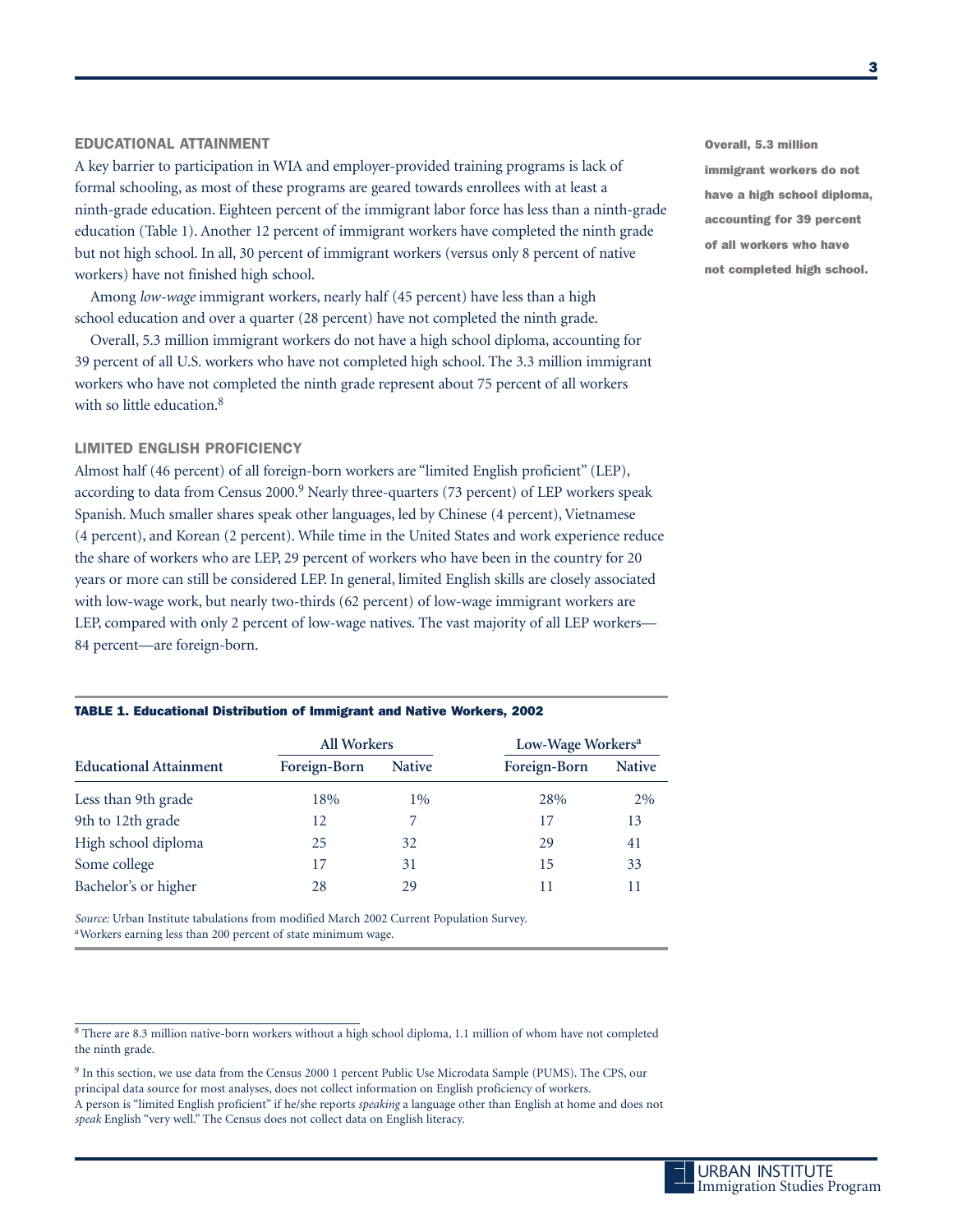**Almost half of all foreignborn workers are "limited English proficient," according to data from Census 2000.**

Not surprisingly, limited English proficiency and limited education go hand in hand. Nationwide, 28 percent of the overall U.S. labor force with less than a high-school education is LEP, though almost all of these LEP workers are foreign-born. Eighty-three percent of immigrant workers with less than a ninth-grade education, and 66 percent who complete the ninth grade but not high school, are LEP. That said, 23 percent of immigrant workers with a bachelor's degree or beyond are also LEP (figure 1), and 37 percent of low-wage workers with some college or a college degree are LEP.

#### **LEGAL STATUS**

Immigrants' legal status helps determine access to job-training and work-support programs. Indeed, eligibility for most government-sponsored programs is restricted to legal immigrants under federal law. Legal status is also associated with limited English language skills and low education levels: undocumented immigrants are more likely to lack English proficiency and a ninth-grade education.<sup>10</sup>





*Source:* Urban Institute tabulations from Census 2000 1-percent Public Use Microdata Sample.

<sup>10</sup> Randy Capps, Michael Fix, Leighton Ku, Chris Furgiuele, and Daniel Perez-Lopez, "How Are Immigrants Faring After Welfare Reform? Preliminary Evidence from Los Angeles and New York City." Washington, D.C.: U.S. Department of Health and Human Services, Assistant Secretary for Policy Evaluation, 2002.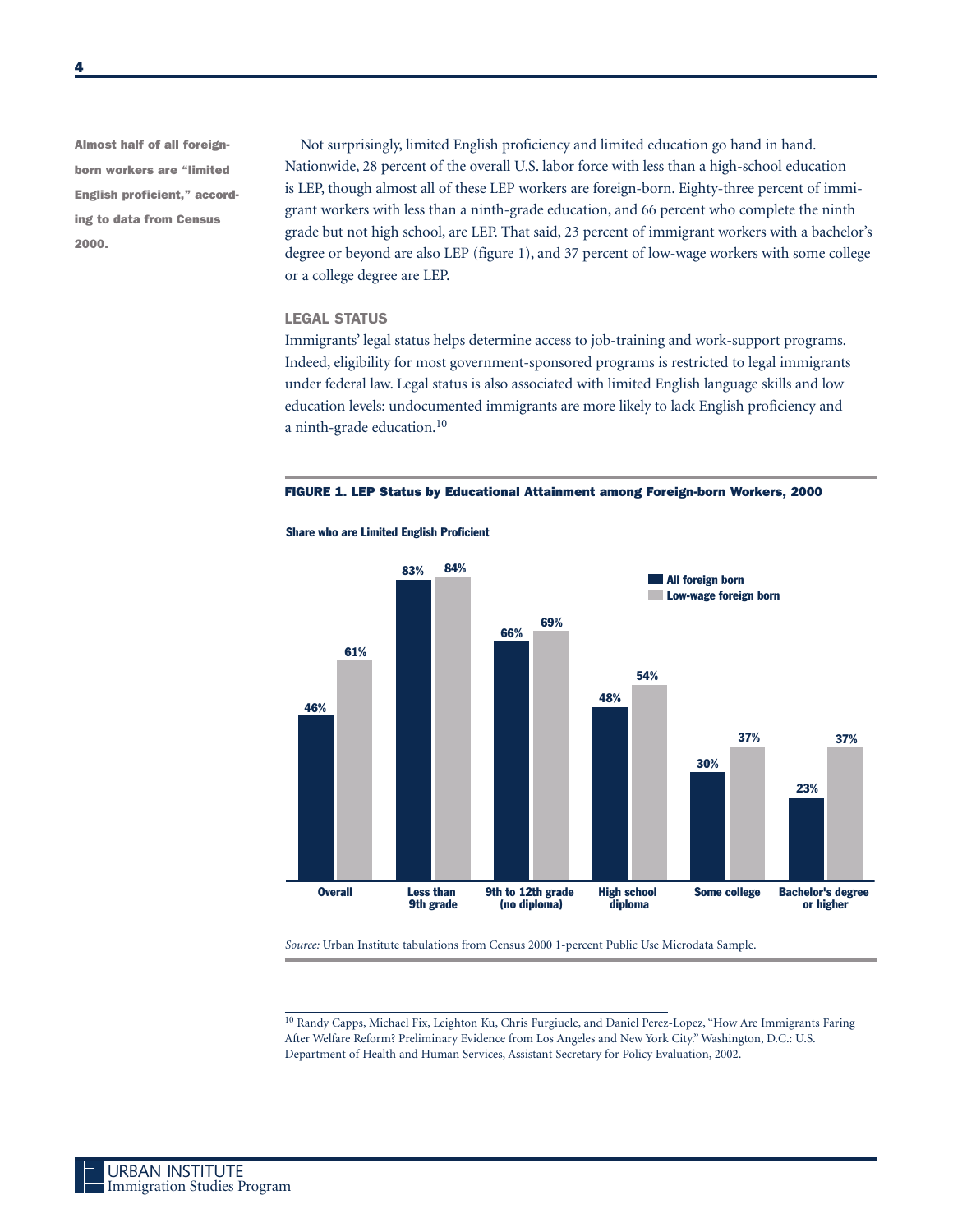Of the 17.9 million foreign-born workers in the United States, some 12.7 million are here legally. Thirty-four percent of immigrant workers are naturalized citizens, 34 percent are legal immigrants (including refugees), and 29 percent are undocumented. Compared to the workforce in general, the low-wage labor force has a higher share of undocumented immigrants and a lower share of naturalized citizens. Of the 8.6 million low-wage immigrant workers, 3.4 million (40 percent) are undocumented. Less than a quarter (23 percent) are naturalized citizens.

#### **GENDER COMPOSITION**

A striking feature of the immigrant labor force is how few foreign-born women join it, compared with native women. Overall, women make up about half (48 percent) of the native workforce, but only 40 percent of the immigrant workforce. In the low-wage labor force, a clear majority (59 percent) of natives are female, compared with only 44 percent of low-wage foreign-born workers (figure 2).

**Compared to the workforce in general, the low-wage labor force has a higher share of undocumented immigrants and a lower share of naturalized citizens.** 

#### **FIGURE 2. Female Shares of Citizen and Noncitizen Workers, 2002**



**Percent Female within Category**

*Source:* Urban Institute tabulations from Census 2000 1-percent Public Use Microdata Sample.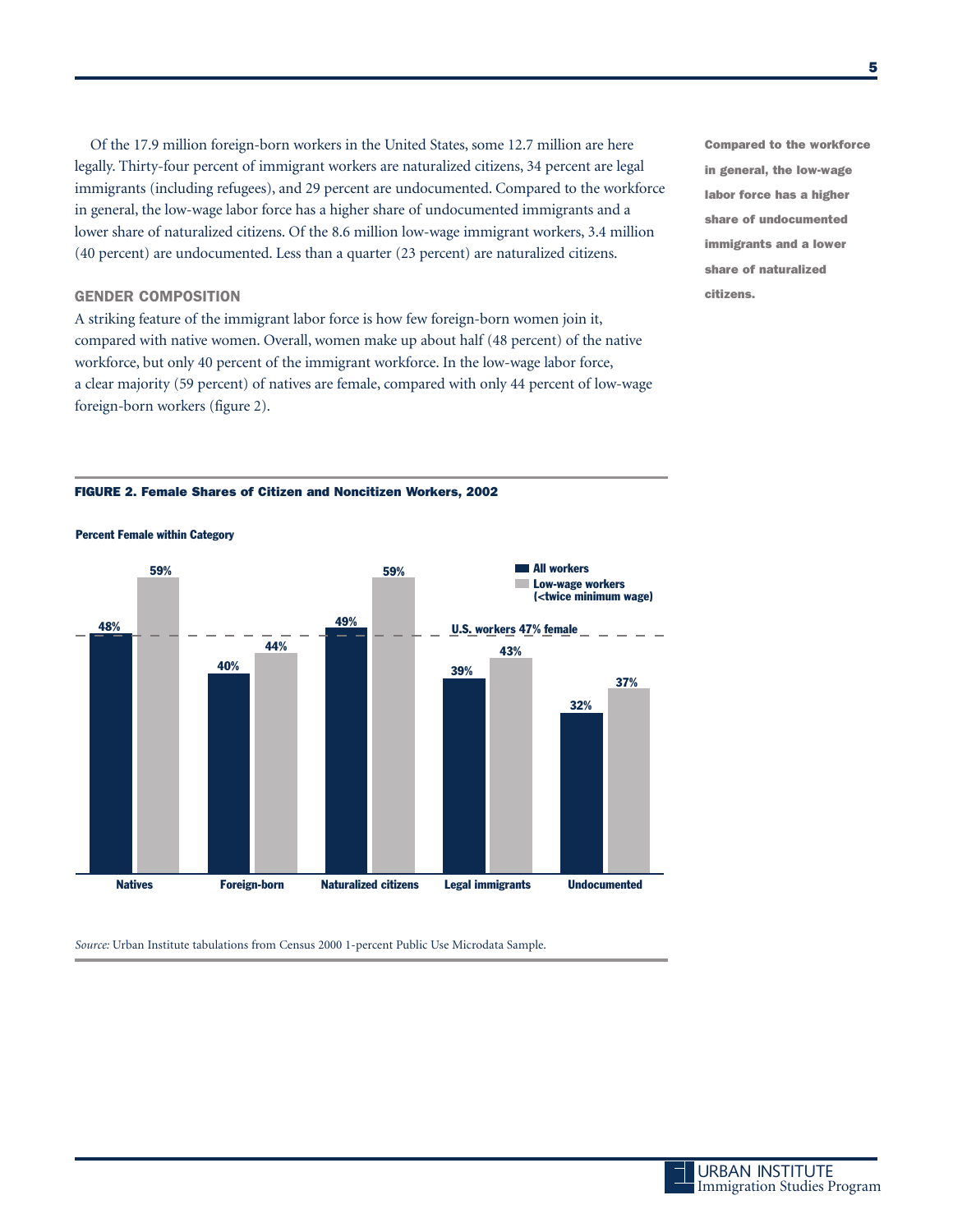**Immigrants make up one in nine U.S. residents, one in seven U.S. workers, and one in five low-wage workers.**

Gender differences are even more pronounced among undocumented workers. Only 32 percent of all undocumented workers and 37 percent of low-wage undocumented workers are women. This differential reflects very high labor-force participation among undocumented men and relatively low labor participation among undocumented women.<sup>11</sup> Female immigrants —especially undocumented women—participate at lower rates because they are far more likely to be married, and because they have more children on average than native-born women.<sup>12</sup> In short, undocumented men come to the U.S. mainly to work, while many undocumented women come to be with their families.

Although they have lower labor-force participation, immigrant women who do take low-wage jobs are better educated than their male counterparts. More than three-fourths (76 percent) of female low-wage immigrant workers hold at least a high school diploma, compared with 66 percent of male low-wage immigrant workers. They are also more likely to be proficient in English than foreign-born male workers: 59 versus 50 percent.

Even though immigrant women are more likely to be in the United States legally, hold high school diplomas, and speak English, their earnings trail those of immigrant men. Thirteen percent of immigrant women earn less than the minimum wage, compared with 9 percent of foreign-born men and native women (table 2). Forty percent of immigrant women earn

| <b>Wage Level</b>                                                                       | <b>Foreign-Born Workers</b> |          | <b>Native Workers</b> |          |
|-----------------------------------------------------------------------------------------|-----------------------------|----------|-----------------------|----------|
|                                                                                         | Female                      | Male     | Female                | Male     |
| Less than minimum                                                                       | 13%                         | 9%       | 9%                    | 6%       |
| $100-200\%$ of minimum                                                                  | 40                          | 36       | 31                    | 20       |
| $>200\%$ of minimum                                                                     | 47                          | 55       | 61                    | 75       |
| <b>Mean Annual Earnings</b>                                                             | \$26,700                    | \$38,400 | \$29,700              | \$47,500 |
| Source: Urban Institute tabulations from modified March 2002 Current Population Survey. |                             |          |                       |          |

#### **TABLE 2. Wage Levels and Income of Workers, by Nativity and Sex, 2002**

<sup>11</sup> Undocumented men are more likely to be in the labor force because they are less likely to be in school, disabled, or retired than working-age men who are native-born, naturalized citizens, or legal immigrants.

<sup>12</sup> According to the June 2000 fertility supplement to the CPS, 37 percent of native-born women age 18 to 44 were never married, compared with only 27 percent of foreign-born women. Thirty-eight percent of native-born women 18 to 44 never had a child, compared with 31 percent of foreign-born women.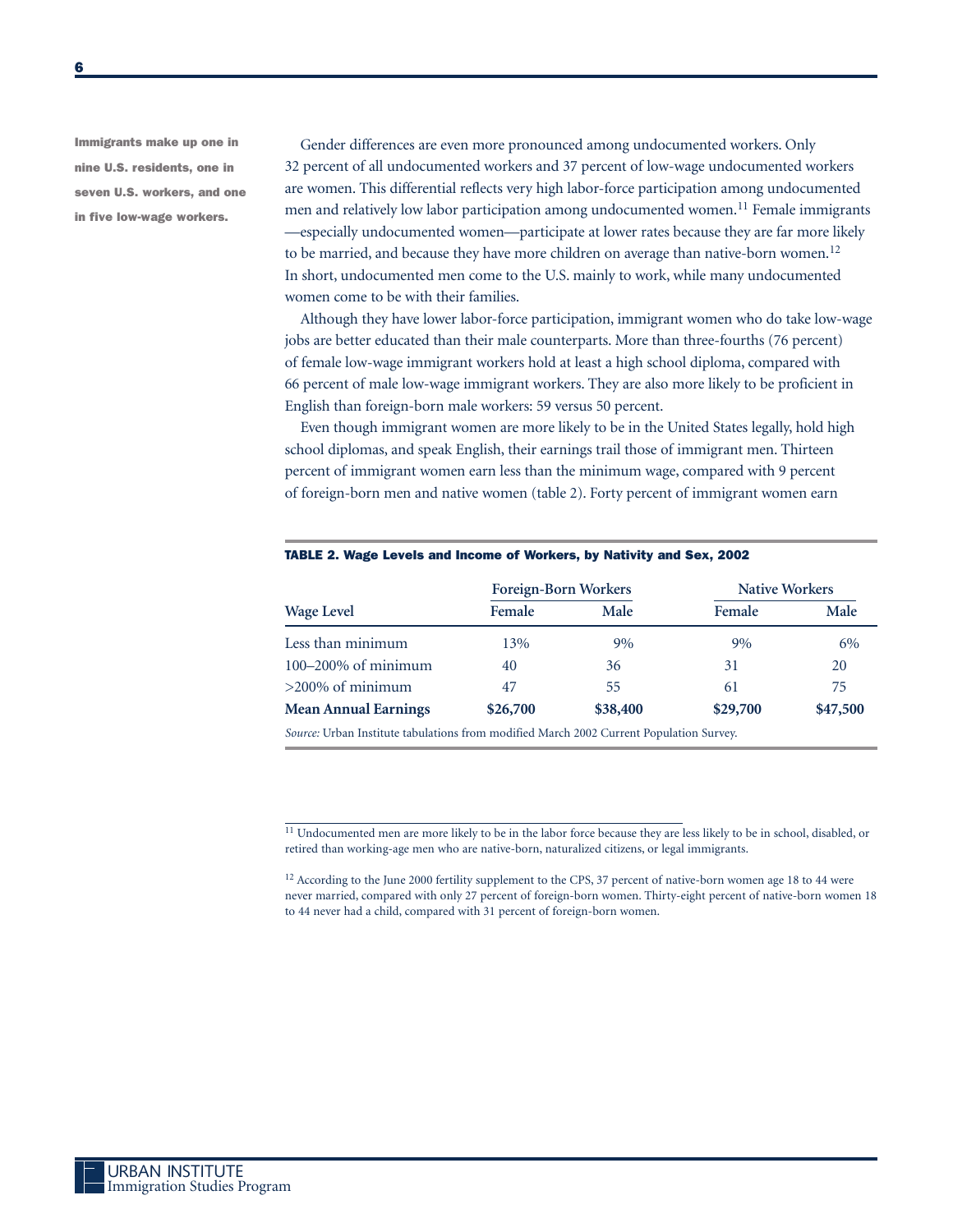from 100 to 200 percent of the minimum wage, compared with 36 percent of foreign-born men and 31 percent of native women. Clearly, many legally present, comparatively well-educated immigrant women in the labor force could benefit from training and other avenues to higher earnings.

### **OCCUPATIONS**

Immigrant workers represent an especially large share of the total U.S. labor force in two major occupation groups: private household services (42 percent are immigrants), and farming, forestry, and fishing (37 percent). Looking only at low-wage immigrant workers, the share is even higher (44 percent in each) (table 3). Workers in these two occupations are the least well paid and the most likely to be foreign-born of all major occupational groups tracked by the Census. Even so, only 6 percent of all immigrant workers and 10 percent of low-wage immigrant workers hold jobs in these occupations.

The other occupation groups with significant shares of low-wage immigrant workers include service occupations (except protective services); precision production, crafts and repair; machine operators and assemblers; and administrative support. In those occupational categories, wages are usually higher and worker-training opportunities more plentiful.

**While immigrants dominate a few low-wage occupations—farming and private household workers—the immigrants working in those occupations represent a relatively small share of all immigrant workers.**

|                                                                                         |     | Percent Foreign-Born         | Mean Earnings of            |  |  |  |  |
|-----------------------------------------------------------------------------------------|-----|------------------------------|-----------------------------|--|--|--|--|
| <b>Occupation Group</b>                                                                 |     | All Workers Low-Wage Workers | <b>Foreign-Born Workers</b> |  |  |  |  |
| All occupations                                                                         | 14% | 20%                          | \$33,700                    |  |  |  |  |
| Private household                                                                       | 42  | 44                           | 13,000                      |  |  |  |  |
| Farming, fishing, and forestry                                                          | 37  | 44                           | 15,500                      |  |  |  |  |
| Machine operators and assemblers                                                        | 22. | 34                           | 21,500                      |  |  |  |  |
| Administrative support, incl. clerical                                                  | 9   | 10                           | 27,400                      |  |  |  |  |
| Service, except protective                                                              | 23  | 24                           | 17,800                      |  |  |  |  |
| Precision production, craft, and repair                                                 | 17  | 30                           | 29,400                      |  |  |  |  |
| Source: Urban Institute tabulations from modified March 2002 Current Population Survey. |     |                              |                             |  |  |  |  |

#### **TABLE 3. Immigrant Shares and Earnings in Selected Occupations, 2002**